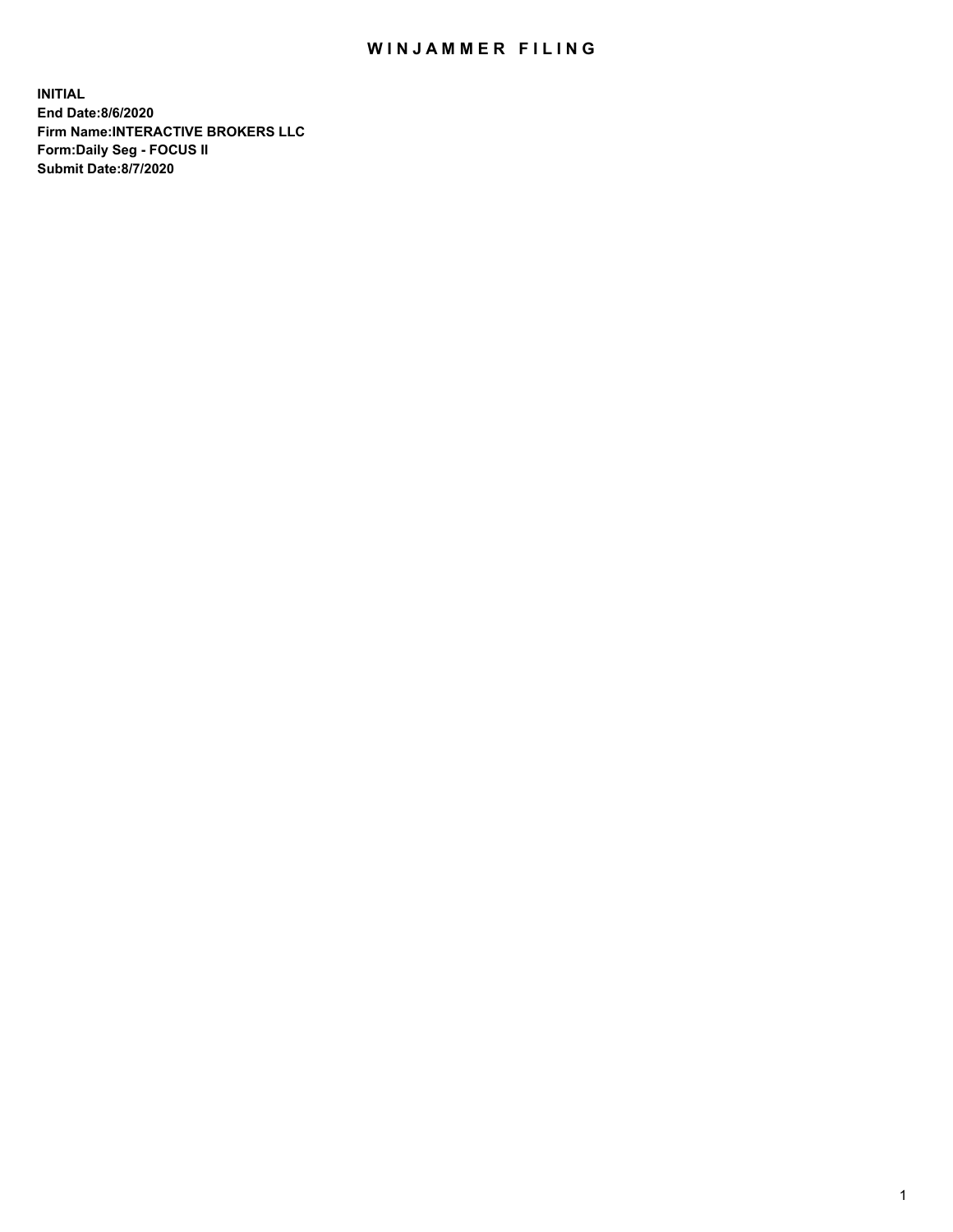**INITIAL End Date:8/6/2020 Firm Name:INTERACTIVE BROKERS LLC Form:Daily Seg - FOCUS II Submit Date:8/7/2020 Daily Segregation - Cover Page**

| Name of Company                                                                                                                                                                                                                                                                                                                | <b>INTERACTIVE BROKERS LLC</b>                                                                 |
|--------------------------------------------------------------------------------------------------------------------------------------------------------------------------------------------------------------------------------------------------------------------------------------------------------------------------------|------------------------------------------------------------------------------------------------|
| <b>Contact Name</b>                                                                                                                                                                                                                                                                                                            | James Menicucci                                                                                |
| <b>Contact Phone Number</b>                                                                                                                                                                                                                                                                                                    | 203-618-8085                                                                                   |
| <b>Contact Email Address</b>                                                                                                                                                                                                                                                                                                   | jmenicucci@interactivebrokers.c<br>om                                                          |
| FCM's Customer Segregated Funds Residual Interest Target (choose one):<br>a. Minimum dollar amount: ; or<br>b. Minimum percentage of customer segregated funds required:% ; or<br>c. Dollar amount range between: and; or<br>d. Percentage range of customer segregated funds required between: % and %.                       | $\overline{\mathbf{0}}$<br>$\overline{\mathbf{0}}$<br>155,000,000 245,000,000<br><u>00</u>     |
| FCM's Customer Secured Amount Funds Residual Interest Target (choose one):<br>a. Minimum dollar amount: ; or<br>b. Minimum percentage of customer secured funds required:%; or<br>c. Dollar amount range between: and; or<br>d. Percentage range of customer secured funds required between:% and%.                            | $\overline{\mathbf{0}}$<br>$\overline{\mathbf{0}}$<br>80,000,000 120,000,000<br>0 <sub>0</sub> |
| FCM's Cleared Swaps Customer Collateral Residual Interest Target (choose one):<br>a. Minimum dollar amount: ; or<br>b. Minimum percentage of cleared swaps customer collateral required:% ; or<br>c. Dollar amount range between: and; or<br>d. Percentage range of cleared swaps customer collateral required between:% and%. | $\frac{0}{0}$<br>$\underline{0}$ $\underline{0}$<br>0 <sub>0</sub>                             |

Attach supporting documents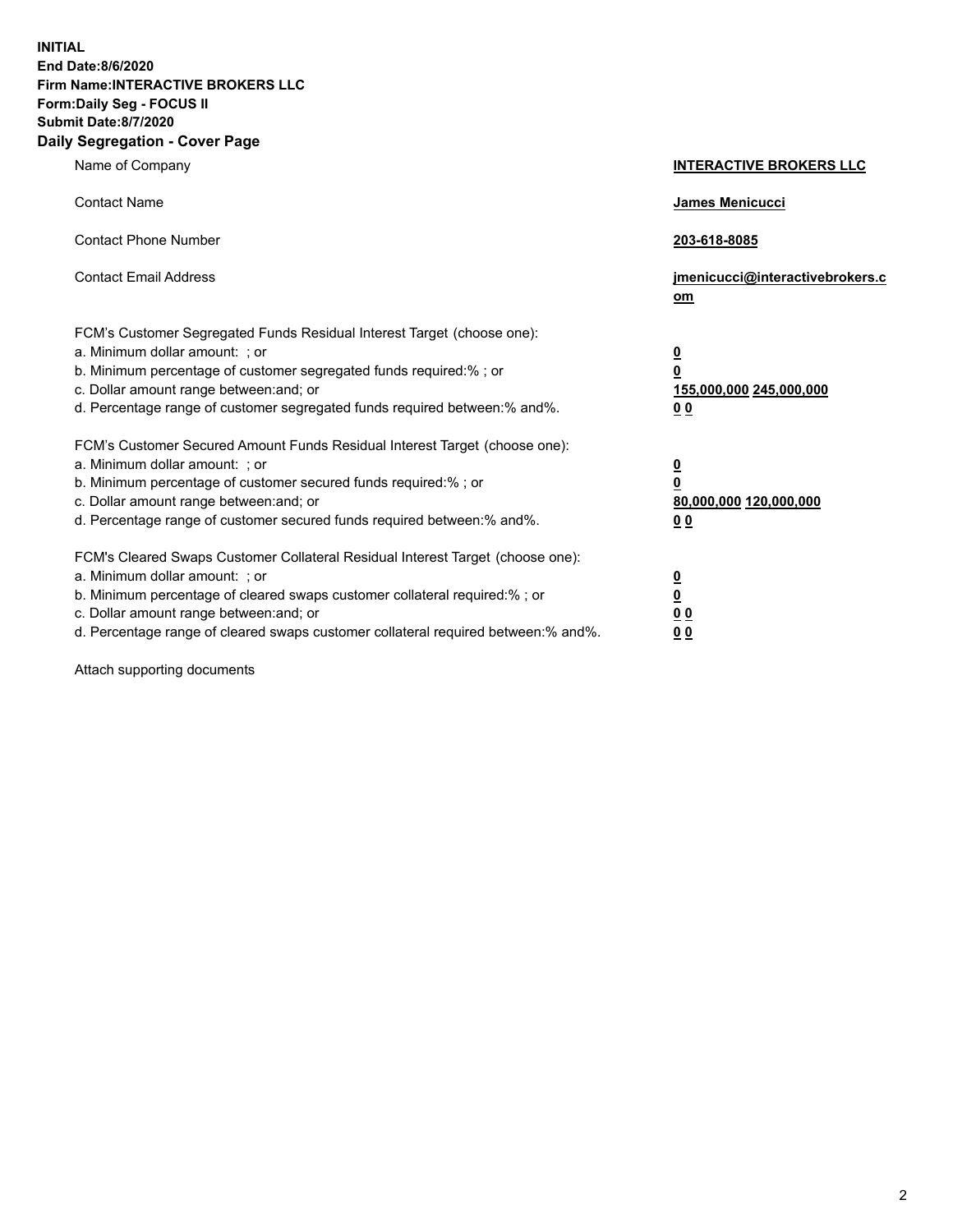## **INITIAL End Date:8/6/2020 Firm Name:INTERACTIVE BROKERS LLC Form:Daily Seg - FOCUS II Submit Date:8/7/2020 Daily Segregation - Secured Amounts**

|     | Dany Ocgregation - Oceanea Anioanta                                                                        |                                      |
|-----|------------------------------------------------------------------------------------------------------------|--------------------------------------|
|     | Foreign Futures and Foreign Options Secured Amounts                                                        |                                      |
|     | Amount required to be set aside pursuant to law, rule or regulation of a foreign                           | $0$ [7305]                           |
|     | government or a rule of a self-regulatory organization authorized thereunder                               |                                      |
| 1.  | Net ledger balance - Foreign Futures and Foreign Option Trading - All Customers                            |                                      |
|     | A. Cash                                                                                                    | 626,046,776 [7315]                   |
|     | B. Securities (at market)                                                                                  | $0$ [7317]                           |
| 2.  | Net unrealized profit (loss) in open futures contracts traded on a foreign board of trade                  | -782,501 [7325]                      |
| 3.  | Exchange traded options                                                                                    |                                      |
|     | a. Market value of open option contracts purchased on a foreign board of trade                             | 3,474,640 [7335]                     |
|     | b. Market value of open contracts granted (sold) on a foreign board of trade                               | $-1,669,032$ [7337]                  |
| 4.  | Net equity (deficit) (add lines 1. 2. and 3.)                                                              | 627,069,883 [7345]                   |
| 5.  | Account liquidating to a deficit and account with a debit balances - gross amount                          | 11,086 [7351]                        |
|     | Less: amount offset by customer owned securities                                                           | 0 [7352] 11,086 [7354]               |
| 6.  | Amount required to be set aside as the secured amount - Net Liquidating Equity                             | 627,080,969 [7355]                   |
|     | Method (add lines 4 and 5)                                                                                 |                                      |
| 7.  | Greater of amount required to be set aside pursuant to foreign jurisdiction (above) or line                | 627,080,969 [7360]                   |
|     | 6.                                                                                                         |                                      |
|     | FUNDS DEPOSITED IN SEPARATE REGULATION 30.7 ACCOUNTS                                                       |                                      |
| 1.  | Cash in banks                                                                                              |                                      |
|     | A. Banks located in the United States                                                                      | 117,643,675 [7500]                   |
|     | B. Other banks qualified under Regulation 30.7                                                             | 0 [7520] 117,643,675 [7530]          |
| 2.  | Securities                                                                                                 |                                      |
|     | A. In safekeeping with banks located in the United States                                                  | 479,905,400 [7540]                   |
|     | B. In safekeeping with other banks qualified under Regulation 30.7                                         | 0 [7560] 479,905,400 [7570]          |
| 3.  | Equities with registered futures commission merchants                                                      |                                      |
|     | A. Cash                                                                                                    | $0$ [7580]                           |
|     | <b>B.</b> Securities                                                                                       | $0$ [7590]                           |
|     | C. Unrealized gain (loss) on open futures contracts                                                        | $0$ [7600]                           |
|     | D. Value of long option contracts                                                                          | $0$ [7610]                           |
|     | E. Value of short option contracts                                                                         | 0 [7615] 0 [7620]                    |
| 4.  | Amounts held by clearing organizations of foreign boards of trade                                          |                                      |
|     | A. Cash                                                                                                    | $0$ [7640]                           |
|     | <b>B.</b> Securities                                                                                       | $0$ [7650]                           |
|     | C. Amount due to (from) clearing organization - daily variation                                            | $0$ [7660]                           |
|     | D. Value of long option contracts                                                                          | $0$ [7670]                           |
|     | E. Value of short option contracts                                                                         | 0 [7675] 0 [7680]                    |
| 5.  | Amounts held by members of foreign boards of trade                                                         |                                      |
|     | A. Cash                                                                                                    | 152,556,250 [7700]                   |
|     | <b>B.</b> Securities                                                                                       | $0$ [7710]                           |
|     | C. Unrealized gain (loss) on open futures contracts                                                        | -3,542,327 [7720]                    |
|     | D. Value of long option contracts                                                                          | 3,474,640 [7730]                     |
|     | E. Value of short option contracts                                                                         | <u>-1,669,032</u> [7735] 150,819,531 |
|     |                                                                                                            | [7740]                               |
| 6.  | Amounts with other depositories designated by a foreign board of trade                                     | $0$ [7760]                           |
| 7.  | Segregated funds on hand                                                                                   | $0$ [7765]                           |
| 8.  | Total funds in separate section 30.7 accounts                                                              | 748,368,606 [7770]                   |
| 9.  | Excess (deficiency) Set Aside for Secured Amount (subtract line 7 Secured Statement<br>Page 1 from Line 8) | 121,287,637 [7380]                   |
| 10. | Management Target Amount for Excess funds in separate section 30.7 accounts                                | 80,000,000 [7780]                    |
| 11. | Excess (deficiency) funds in separate 30.7 accounts over (under) Management Target                         | 41,287,637 [7785]                    |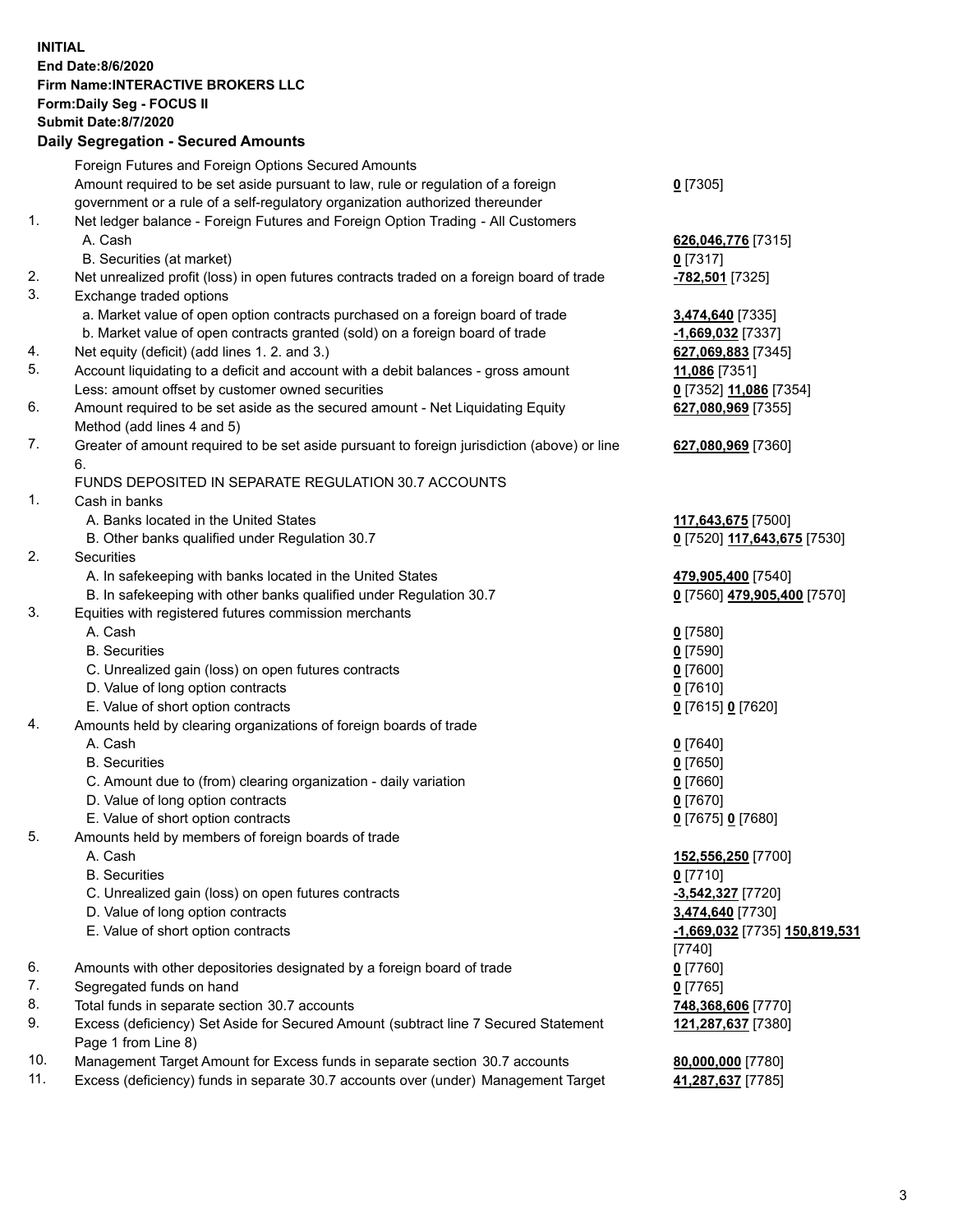**INITIAL End Date:8/6/2020 Firm Name:INTERACTIVE BROKERS LLC Form:Daily Seg - FOCUS II Submit Date:8/7/2020 Daily Segregation - Segregation Statement** SEGREGATION REQUIREMENTS(Section 4d(2) of the CEAct) 1. Net ledger balance A. Cash **5,341,295,231** [7010] B. Securities (at market) **0** [7020] 2. Net unrealized profit (loss) in open futures contracts traded on a contract market **233,378,344** [7030] 3. Exchange traded options A. Add market value of open option contracts purchased on a contract market **377,231,822** [7032] B. Deduct market value of open option contracts granted (sold) on a contract market **-320,935,359** [7033] 4. Net equity (deficit) (add lines 1, 2 and 3) **5,630,970,038** [7040] 5. Accounts liquidating to a deficit and accounts with debit balances - gross amount **6,167,947** [7045] Less: amount offset by customer securities **0** [7047] **6,167,947** [7050] 6. Amount required to be segregated (add lines 4 and 5) **5,637,137,985** [7060] FUNDS IN SEGREGATED ACCOUNTS 7. Deposited in segregated funds bank accounts A. Cash **1,301,360,016** [7070] B. Securities representing investments of customers' funds (at market) **2,476,732,640** [7080] C. Securities held for particular customers or option customers in lieu of cash (at market) **0** [7090] 8. Margins on deposit with derivatives clearing organizations of contract markets A. Cash **10,154,245** [7100] B. Securities representing investments of customers' funds (at market) **2,015,528,122** [7110] C. Securities held for particular customers or option customers in lieu of cash (at market) **0** [7120] 9. Net settlement from (to) derivatives clearing organizations of contract markets **-22,447,827** [7130] 10. Exchange traded options A. Value of open long option contracts **377,065,648** [7132] B. Value of open short option contracts **-320,895,902** [7133] 11. Net equities with other FCMs A. Net liquidating equity **0** [7140] B. Securities representing investments of customers' funds (at market) **0** [7160] C. Securities held for particular customers or option customers in lieu of cash (at market) **0** [7170] 12. Segregated funds on hand **0** [7150] 13. Total amount in segregation (add lines 7 through 12) **5,837,496,942** [7180] 14. Excess (deficiency) funds in segregation (subtract line 6 from line 13) **200,358,957** [7190] 15. Management Target Amount for Excess funds in segregation **155,000,000** [7194] 16. Excess (deficiency) funds in segregation over (under) Management Target Amount Excess **45,358,957** [7198]